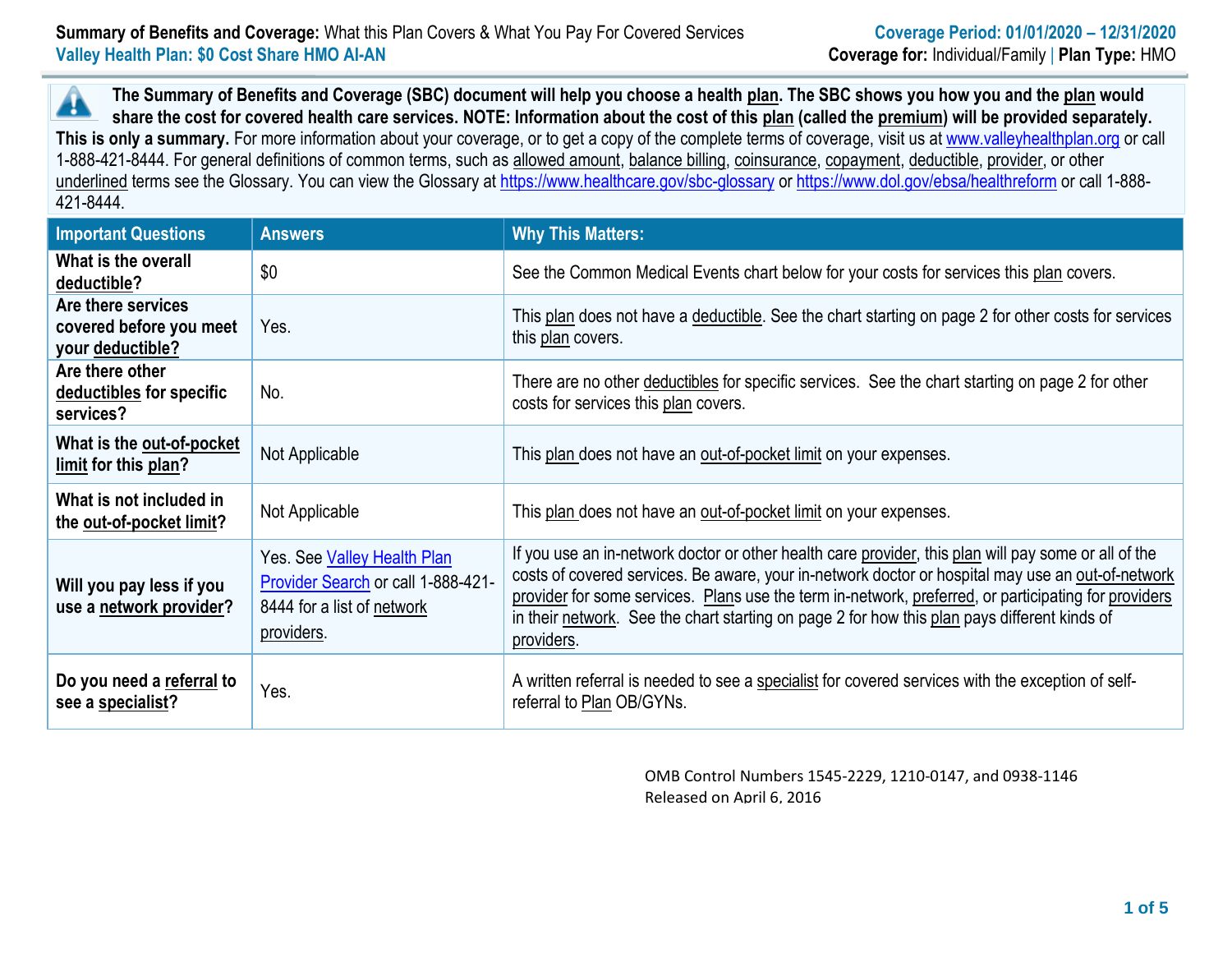

All **copayment** and **coinsurance** costs shown in this chart are after your **deductible** has been met, if a **deductible** applies. Member cost-share for oral anticancer drugs shall not exceed \$250 per month per state law.

|                                                                                                                    | <b>Services You May Need</b>                        |                                                     | <b>What You Will Pay</b>                                            | <b>Limitations, Exceptions, &amp; Other Important</b><br><b>Information</b>                                                          |  |
|--------------------------------------------------------------------------------------------------------------------|-----------------------------------------------------|-----------------------------------------------------|---------------------------------------------------------------------|--------------------------------------------------------------------------------------------------------------------------------------|--|
| <b>Common</b><br><b>Medical Event</b>                                                                              |                                                     | <b>Network Provider</b><br>(You will pay the least) | <b>Out-of-network</b><br><b>Provider</b><br>(You will pay the most) |                                                                                                                                      |  |
| If you visit a health<br>care provider's office<br>or clinic                                                       | Primary care visit to treat an<br>injury or illness | \$0 Copay                                           | Not covered                                                         | None                                                                                                                                 |  |
|                                                                                                                    | Specialist visit                                    | \$0 Copay                                           | Not covered                                                         | Prior written authorization is required. Charges<br>may incur with no prior authorization.                                           |  |
|                                                                                                                    | Preventive care/screening/<br>immunization          | \$0 Copay                                           | Not covered                                                         | None                                                                                                                                 |  |
| If you have a test                                                                                                 | Diagnostic test (x-ray, blood<br>work)              | $Lab - $0$ Copay<br>X-ray - \$0 Copay               | Not covered                                                         | None                                                                                                                                 |  |
|                                                                                                                    | Imaging (CT/PET scans, MRIs)                        | \$0 Copay                                           | Not covered                                                         | Prior written authorization is required. Charges<br>may incur with no prior authorization.                                           |  |
|                                                                                                                    | Generic drugs (Tier 1)                              | \$0 Copay                                           | Not covered                                                         | Prescriptions filled at an Out-of-network Pharmacy                                                                                   |  |
| If you need drugs to<br>treat your illness or<br>condition<br>More information about                               | Preferred brand drugs (Tier 2)                      | \$0 Copay                                           | Not covered                                                         | are covered if related to care for a medical<br>emergency or urgently needed care. If your                                           |  |
|                                                                                                                    | Non-preferred brand drugs<br>(Tier 3)               | \$0 Copay                                           | Not covered                                                         | prescription is not listed on the formulary, prior<br>written authorization is required. Charges may                                 |  |
| prescription drug<br>coverage is available at<br><b>Valley Health Plan</b><br><b>Prescription Drug</b><br>Coverage | Specialty drugs (Tier 4)                            | \$0 Copay                                           | Not covered                                                         | incur with no prior authorization.<br>Retail:<br>Up to 30 day supply for tier 1-4<br>Mail order:<br>61 to 90 day supply for tier 1-3 |  |
| If you have outpatient<br>surgery                                                                                  | Facility fee (e.g., ambulatory<br>surgery center)   | \$0 Copay                                           | Not covered                                                         | Prior written authorization is required. Charges<br>may incur with no prior authorization.                                           |  |
|                                                                                                                    | Physician/surgeon fees                              | \$0 Copay                                           | Not covered                                                         |                                                                                                                                      |  |
| If you need immediate<br>medical attention                                                                         | <b>Emergency room care (waived</b><br>if admitted)  | Facility - \$0 Copay<br>Physician - \$0 Copay       | Facility - \$0 Copay<br>Physician - \$0 Copay                       | None                                                                                                                                 |  |
|                                                                                                                    | <b>Emergency medical</b><br>transportation          | \$0 Copay                                           | \$0 Copay                                                           | None                                                                                                                                 |  |

[\* For more information about limitations and exceptions, see the plan or policy document at www.valleyhealthplan.org.] **2 of 5**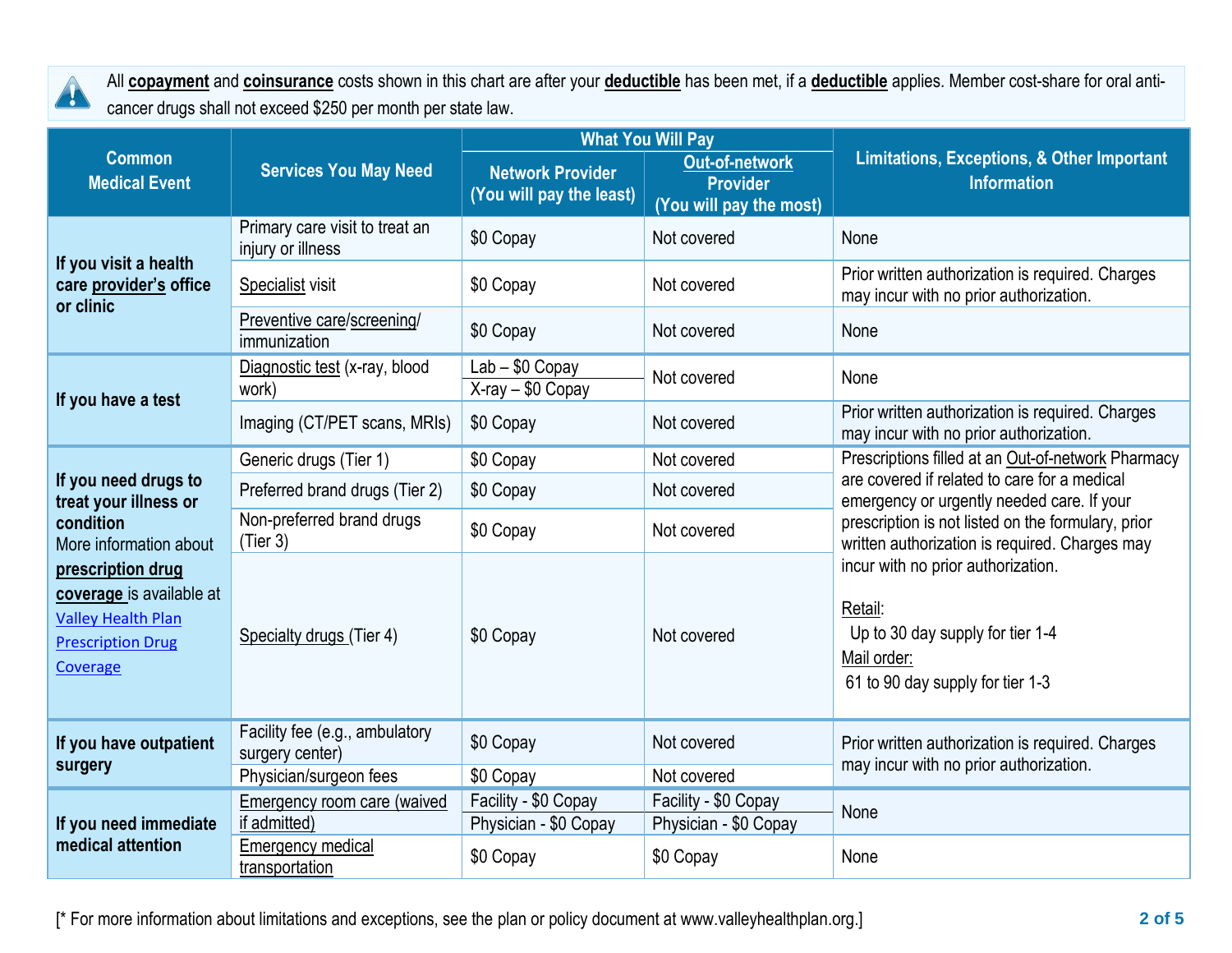|                                                                                    | Urgent care                                  | \$0 Copay                                     | \$0 Copay   | Urgent care from non-participating providers when<br>outside of the service area is covered. Prior<br>written authorization is required for urgent care<br>from non-participating providers when inside the<br>service area. Charges may incur with no prior<br>authorization for urgent care services from non-<br>participating providers inside the service area. |  |
|------------------------------------------------------------------------------------|----------------------------------------------|-----------------------------------------------|-------------|----------------------------------------------------------------------------------------------------------------------------------------------------------------------------------------------------------------------------------------------------------------------------------------------------------------------------------------------------------------------|--|
| If you have a hospital                                                             | Facility fee (e.g., hospital room)           | \$0 Copay                                     | Not covered | Prior written authorization is required. Charges                                                                                                                                                                                                                                                                                                                     |  |
| stay                                                                               | Physician/surgeon fees                       | \$0 Copay                                     | Not covered | may incur with no prior authorization.                                                                                                                                                                                                                                                                                                                               |  |
| If you need mental<br>health, behavioral<br>health, or substance<br>abuse services | <b>Outpatient services</b>                   | \$0 Copay                                     | Not covered | Prior written authorization may be required.<br>Charges may incur with no prior authorization.                                                                                                                                                                                                                                                                       |  |
|                                                                                    | Inpatient services                           | Facility - \$0 Copay<br>Physician - \$0 Copay | Not covered | Prior written authorization is required. Charges<br>may incur with no prior authorization.                                                                                                                                                                                                                                                                           |  |
|                                                                                    | Office visits                                | No charge                                     | Not covered | None                                                                                                                                                                                                                                                                                                                                                                 |  |
| If you are pregnant                                                                | Childbirth/delivery professional<br>services | \$0 Copay                                     | Not covered | Prior written authorization is required. Charges<br>may incur with no prior authorization.                                                                                                                                                                                                                                                                           |  |
|                                                                                    | Childbirth/delivery facility<br>services     | \$0 Copay                                     | Not covered |                                                                                                                                                                                                                                                                                                                                                                      |  |
|                                                                                    | Home health care                             | \$0 Copay                                     | Not covered | 100 visits/year. Prior written authorization is<br>required. Charges may incur with no prior<br>authorization.                                                                                                                                                                                                                                                       |  |
|                                                                                    | Rehabilitation services                      | \$0 Copay                                     | Not covered | Includes physical therapy, speech therapy, and                                                                                                                                                                                                                                                                                                                       |  |
| If you need help<br>recovering or have<br>other special health<br>needs            | <b>Habilitation services</b>                 | \$0 Copay                                     | Not covered | occupational therapy. Prior written authorization is<br>required. Charges may incur with no prior<br>authorization.                                                                                                                                                                                                                                                  |  |
|                                                                                    | Skilled nursing care                         | \$0 Copay                                     | Not covered | 100 visits/calendar year. Prior written<br>authorization is required. Charges may incur with<br>no prior authorization.                                                                                                                                                                                                                                              |  |
|                                                                                    | Durable medical equipment                    | \$0 Copay                                     | Not covered | Prior written authorization is required. Charges<br>may incur with no prior authorization.                                                                                                                                                                                                                                                                           |  |
|                                                                                    | Hospice services                             | No charge                                     | No charge   | None                                                                                                                                                                                                                                                                                                                                                                 |  |
|                                                                                    | Children's eye exam                          | No charge                                     | Not covered | Coverage limited to one exam per year.                                                                                                                                                                                                                                                                                                                               |  |
| If your child needs<br>dental or eye care                                          | Children's glasses                           | No charge                                     | Not covered | Coverage limited to one pair of glasses per year<br>(or contact lenses in lieu of glasses).                                                                                                                                                                                                                                                                          |  |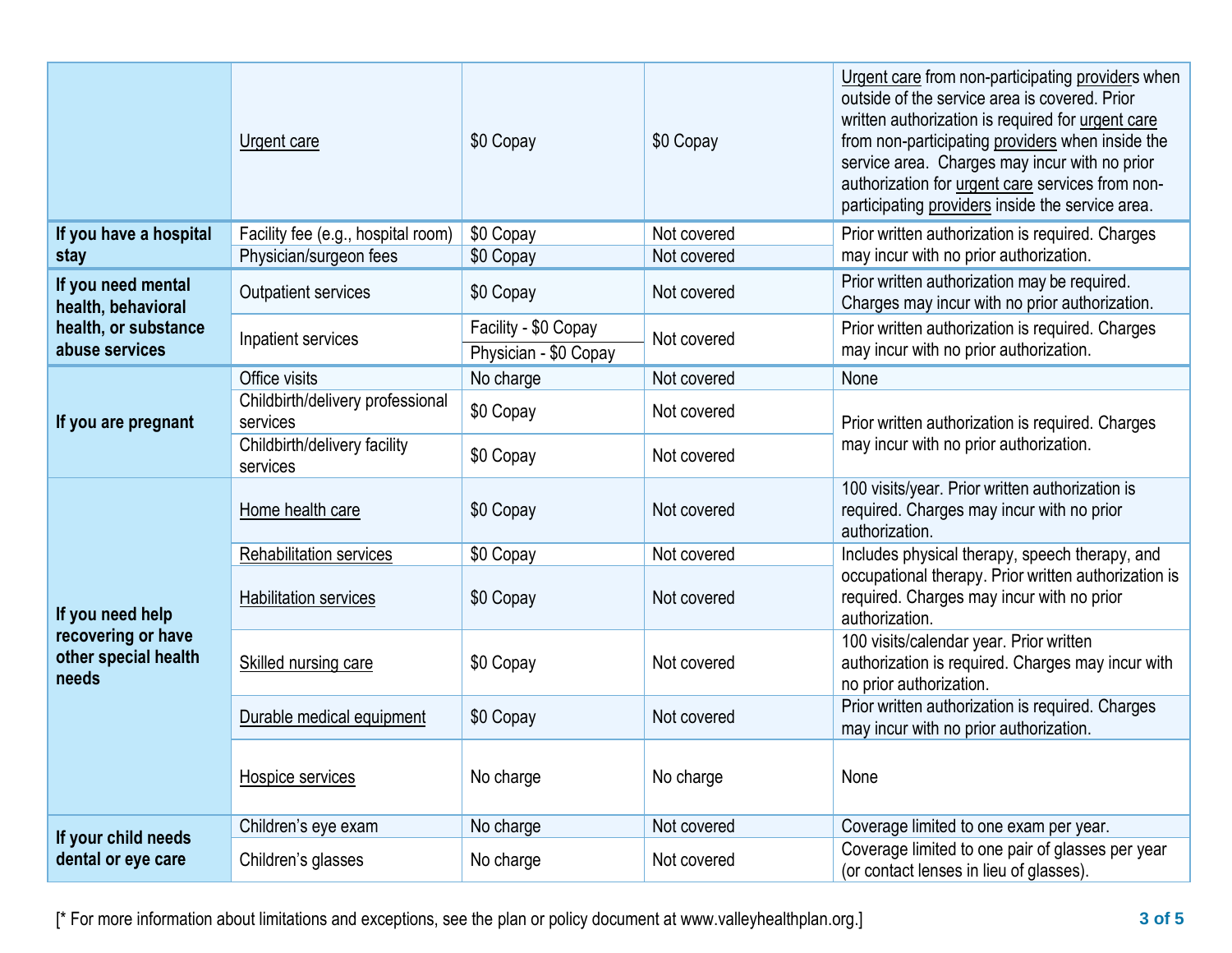|                                                                                                                              | Children's dental check-up                             | No charge                     | Not covered                                   | None                                                                                                                                             |  |
|------------------------------------------------------------------------------------------------------------------------------|--------------------------------------------------------|-------------------------------|-----------------------------------------------|--------------------------------------------------------------------------------------------------------------------------------------------------|--|
|                                                                                                                              | <b>Excluded Services &amp; Other Covered Services:</b> |                               |                                               |                                                                                                                                                  |  |
|                                                                                                                              |                                                        |                               |                                               | Services Your Plan Generally Does NOT Cover (Check your policy or plan document for more information and a list of any other excluded services.) |  |
| Chiropractic care                                                                                                            |                                                        | Infertility treatment         |                                               | <b>Nutritional Counseling</b>                                                                                                                    |  |
| Cosmetic surgery                                                                                                             |                                                        | Long-term care                |                                               | Private-duty nursing                                                                                                                             |  |
| Dental care (Adult)                                                                                                          |                                                        |                               | Non-emergency care when traveling outside the | Routine Eye Exam (Adult)<br>$\bullet$                                                                                                            |  |
| Hearing aids                                                                                                                 |                                                        | U.S.                          |                                               | Weight loss programs                                                                                                                             |  |
| Other Covered Services (Limitations may apply to these services. This isn't a complete list. Please see your plan document.) |                                                        |                               |                                               |                                                                                                                                                  |  |
| Abortion                                                                                                                     |                                                        | Bariatric surgery             |                                               |                                                                                                                                                  |  |
| Acupuncture                                                                                                                  |                                                        | Routine foot care with limits |                                               |                                                                                                                                                  |  |

Your Rights to Continue Coverage: There are agencies that can help if you want to continue your coverage after it ends. The contact information for those agencies is: California, HHS, DOL, and/or or call your contact state insurance at 1-800-927-HELP (4357). Other coverage options may be available to you too, including buying individual insurance coverage through the Health Insurance Marketplace. For more information about the Marketplace, visit [www.HealthCare.gov](http://www.healthcare.gov/) or call 1-800-318-2596.

Your Grievance and Appeals Rights: There are agencies that can help if you have a complaint against your plan for a denial of a claim. This complaint is called a grievance or appeal. For more information about your rights, look at the explanation of benefits you will receive for that medical claim. Your plan documents also provide complete information to submit a claim, appeal, or a grievance for any reason to your plan. For more information about your rights, this notice, or assistance, contact: Department of Managed Health Care (DMHC) Consumer Help-Line at 1-888-466-2219.

## **Does this plan provide Minimum Essential Coverage? Yes**.

If you don't have Minimum Essential Coverage for a month, you'll have to make a payment when you file your tax return unless you qualify for an exemption from the requirement that you have health coverage for that month.

## **Does this plan meet Minimum Value Standards? Yes**.

If your plan doesn't meet the Minimum Value Standards, you may be eligible for a premium tax credit to help you pay for a plan through the Marketplace.

## **Language Access Services:**

Spanish (Español): Para obtener asistencia en Español, llame al 1-888-421-8444. Chinese (中文): 如果需要中文的帮助,请拨打这个号码 1-888-421-8444. Vietnamese (Tiếng Việt): Để có được sự hỗ trợ tiếng Việt, gọi 1-888-421-8444.

––––––––––––––––––––––*To see examples of how this plan might cover costs for a sample medical situation, see the next section.–––––––––––*–––––––––––